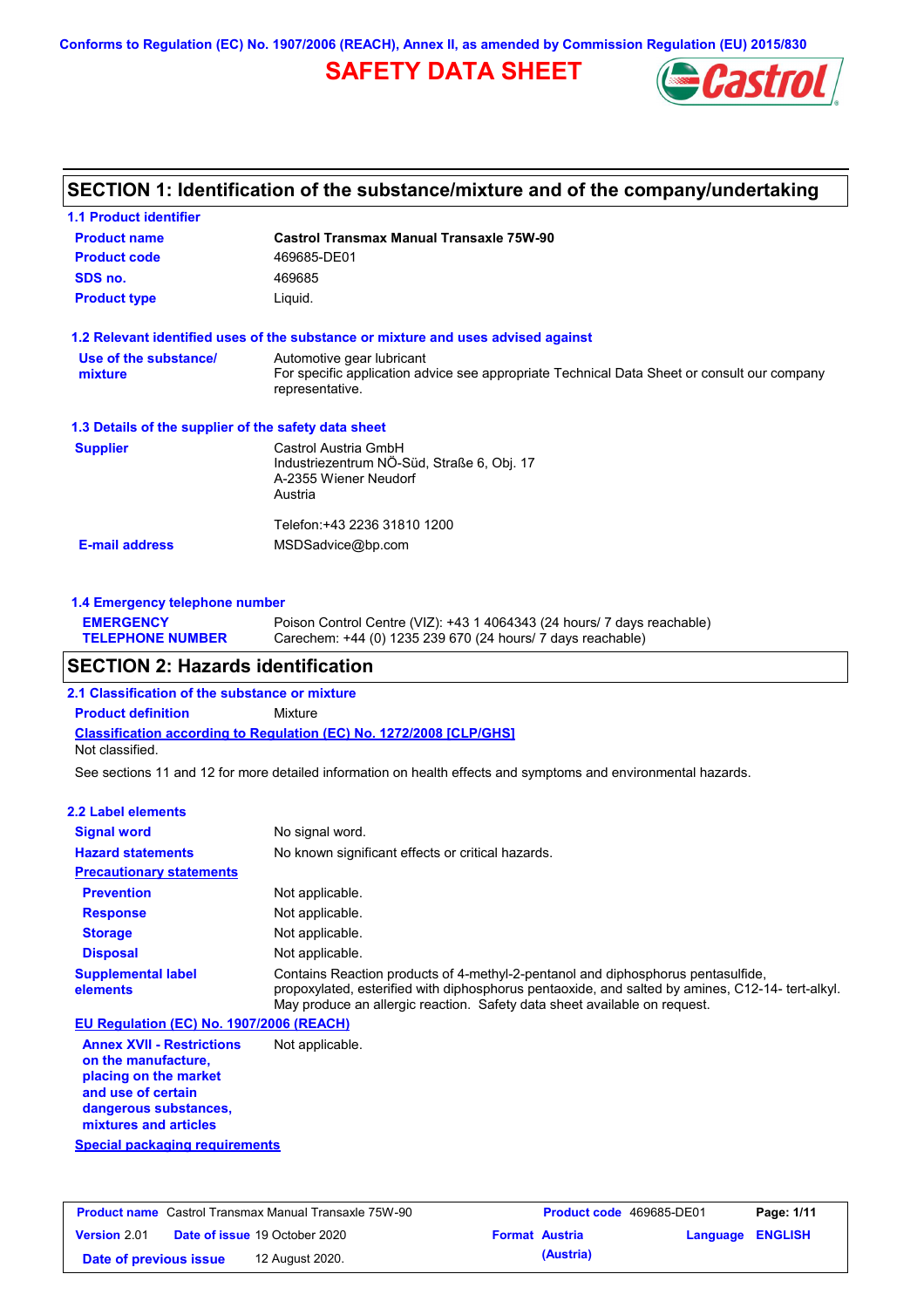# **SECTION 2: Hazards identification**

| <b>Containers to be fitted</b><br>with child-resistant<br>fastenings                                                     | Not applicable.                                                                                               |
|--------------------------------------------------------------------------------------------------------------------------|---------------------------------------------------------------------------------------------------------------|
| <b>Tactile warning of danger</b>                                                                                         | Not applicable.                                                                                               |
| 2.3 Other hazards                                                                                                        |                                                                                                               |
| <b>Results of PBT and vPvB</b><br>assessment                                                                             | Product does not meet the criteria for PBT or vPvB according to Regulation (EC) No. 1907/2006,<br>Annex XIII. |
| <b>Product meets the criteria</b><br>for PBT or vPvB according<br>to Regulation (EC) No.<br><b>1907/2006, Annex XIII</b> | This mixture does not contain any substances that are assessed to be a PBT or a vPvB.                         |
| Other hazards which do<br>not result in classification                                                                   | Defatting to the skin.                                                                                        |

### **SECTION 3: Composition/information on ingredients**

Mixture

#### **3.2 Mixtures**

**Product definition**

Synthetic base stock. Proprietary performance additives.

| <b>Product/ingredient</b><br>name                             | <b>Identifiers</b>                                                                   | $\%$      | <b>Regulation (EC) No.</b><br>1272/2008 [CLP] | <b>Type</b> |
|---------------------------------------------------------------|--------------------------------------------------------------------------------------|-----------|-----------------------------------------------|-------------|
| 1-Decene, homopolymer,<br>hydrogenated                        | REACH #: 01-2119486452-34<br>$EC: 500-183-1$<br>CAS: 68037-01-4                      | ≥25 - ≤50 | Asp. Tox. 1, H304                             | $[1]$       |
| Dec-1-ene, trimers, hydrogenated                              | REACH #: 01-2119493949-12<br>$EC: 500-393-3$<br>CAS: 157707-86-3                     | 225 - ≤50 | Asp. Tox. 1, H304                             | $[1]$       |
| Distillates (petroleum), solvent-<br>dewaxed heavy paraffinic | REACH #: 01-2119471299-27<br>EC: 265-169-7<br>CAS: 64742-65-0<br>Index: 649-474-00-6 | ≤10       | Asp. Tox. 1, H304                             | $[1]$       |

**See Section 16 for the full text of the H statements declared above.**

**Type** 

[1] Substance classified with a health or environmental hazard

[2] Substance with a workplace exposure limit

[3] Substance meets the criteria for PBT according to Regulation (EC) No. 1907/2006, Annex XIII

[4] Substance meets the criteria for vPvB according to Regulation (EC) No. 1907/2006, Annex XIII

[5] Substance of equivalent concern

[6] Additional disclosure due to company policy

Occupational exposure limits, if available, are listed in Section 8.

### **SECTION 4: First aid measures**

### **4.1 Description of first aid measures**

| <b>Eye contact</b>                | In case of contact, immediately flush eyes with plenty of water for at least 15 minutes. Eyelids<br>should be held away from the eyeball to ensure thorough rinsing. Check for and remove any<br>contact lenses. Get medical attention. |
|-----------------------------------|-----------------------------------------------------------------------------------------------------------------------------------------------------------------------------------------------------------------------------------------|
| <b>Skin contact</b>               | Wash skin thoroughly with soap and water or use recognised skin cleanser. Remove<br>contaminated clothing and shoes. Wash clothing before reuse. Clean shoes thoroughly before<br>reuse. Get medical attention if irritation develops.  |
| <b>Inhalation</b>                 | If inhaled, remove to fresh air. Get medical attention if symptoms occur.                                                                                                                                                               |
| <b>Ingestion</b>                  | Do not induce vomiting unless directed to do so by medical personnel. Get medical attention if<br>symptoms occur.                                                                                                                       |
| <b>Protection of first-aiders</b> | No action shall be taken involving any personal risk or without suitable training.                                                                                                                                                      |

#### **4.2 Most important symptoms and effects, both acute and delayed**

See Section 11 for more detailed information on health effects and symptoms.

#### **Potential acute health effects**

| Vapour inhalation under ambient conditions is not normally a problem due to low vapour<br><b>Inhalation</b><br>pressure. |                                                              |                       |                          |          |                |
|--------------------------------------------------------------------------------------------------------------------------|--------------------------------------------------------------|-----------------------|--------------------------|----------|----------------|
| Ingestion                                                                                                                | No known significant effects or critical hazards.            |                       |                          |          |                |
|                                                                                                                          | <b>Product name</b> Castrol Transmax Manual Transaxle 75W-90 |                       | Product code 469685-DE01 |          | Page: 2/11     |
| Version 2.01                                                                                                             | <b>Date of issue 19 October 2020</b>                         | <b>Format Austria</b> |                          | Language | <b>ENGLISH</b> |
| Date of previous issue                                                                                                   | 12 August 2020.                                              |                       | (Austria)                |          |                |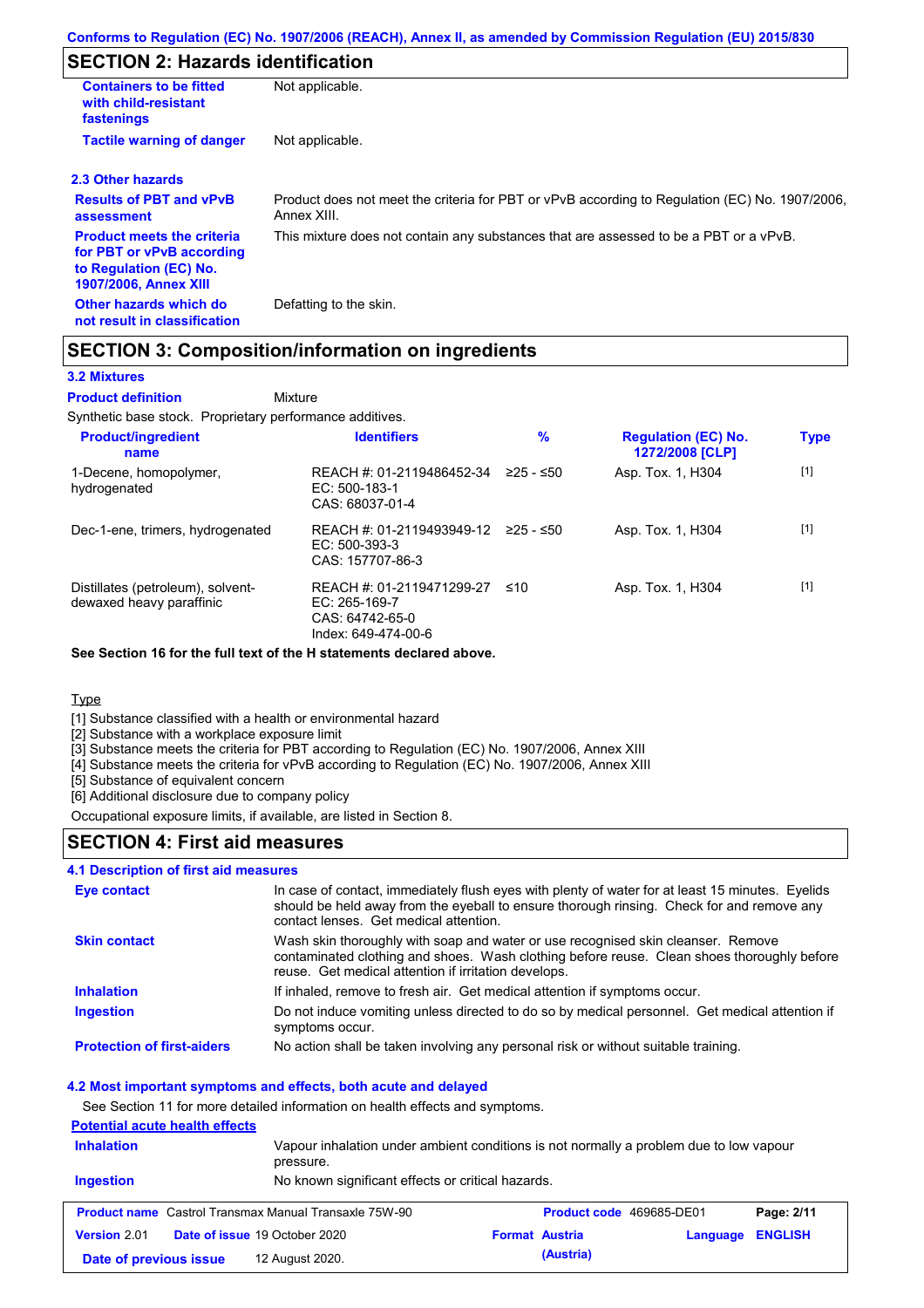|                                                          | Conforms to Regulation (EC) No. 1907/2006 (REACH), Annex II, as amended by Commission Regulation (EU) 2015/830                                                                                                                                                                                                                                                    |
|----------------------------------------------------------|-------------------------------------------------------------------------------------------------------------------------------------------------------------------------------------------------------------------------------------------------------------------------------------------------------------------------------------------------------------------|
| <b>SECTION 4: First aid measures</b>                     |                                                                                                                                                                                                                                                                                                                                                                   |
| <b>Skin contact</b>                                      | Defatting to the skin. May cause skin dryness and irritation.                                                                                                                                                                                                                                                                                                     |
| <b>Eye contact</b>                                       | No known significant effects or critical hazards.                                                                                                                                                                                                                                                                                                                 |
|                                                          | Delayed and immediate effects as well as chronic effects from short and long-term exposure                                                                                                                                                                                                                                                                        |
| <b>Inhalation</b>                                        | Overexposure to the inhalation of airborne droplets or aerosols may cause irritation of the<br>respiratory tract.                                                                                                                                                                                                                                                 |
| <b>Ingestion</b>                                         | Ingestion of large quantities may cause nausea and diarrhoea.                                                                                                                                                                                                                                                                                                     |
| <b>Skin contact</b>                                      | Prolonged or repeated contact can defat the skin and lead to irritation and/or dermatitis.                                                                                                                                                                                                                                                                        |
| <b>Eye contact</b>                                       | Potential risk of transient stinging or redness if accidental eye contact occurs.                                                                                                                                                                                                                                                                                 |
|                                                          | 4.3 Indication of any immediate medical attention and special treatment needed                                                                                                                                                                                                                                                                                    |
| <b>Notes to physician</b>                                | Treatment should in general be symptomatic and directed to relieving any effects.                                                                                                                                                                                                                                                                                 |
| <b>SECTION 5: Firefighting measures</b>                  |                                                                                                                                                                                                                                                                                                                                                                   |
| 5.1 Extinguishing media                                  |                                                                                                                                                                                                                                                                                                                                                                   |
| <b>Suitable extinguishing</b><br>media                   | In case of fire, use foam, dry chemical or carbon dioxide extinguisher or spray.                                                                                                                                                                                                                                                                                  |
| <b>Unsuitable extinguishing</b><br>media                 | Do not use water jet. The use of a water jet may cause the fire to spread by splashing the<br>burning product.                                                                                                                                                                                                                                                    |
|                                                          | 5.2 Special hazards arising from the substance or mixture                                                                                                                                                                                                                                                                                                         |
| <b>Hazards from the</b><br>substance or mixture          | In a fire or if heated, a pressure increase will occur and the container may burst.                                                                                                                                                                                                                                                                               |
| <b>Hazardous combustion</b><br>products                  | Combustion products may include the following:<br>carbon oxides (CO, CO <sub>2</sub> ) (carbon monoxide, carbon dioxide)                                                                                                                                                                                                                                          |
| <b>5.3 Advice for firefighters</b>                       |                                                                                                                                                                                                                                                                                                                                                                   |
| <b>Special precautions for</b><br>fire-fighters          | No action shall be taken involving any personal risk or without suitable training. Promptly<br>isolate the scene by removing all persons from the vicinity of the incident if there is a fire.                                                                                                                                                                    |
| <b>Special protective</b><br>equipment for fire-fighters | Fire-fighters should wear appropriate protective equipment and self-contained breathing<br>apparatus (SCBA) with a full face-piece operated in positive pressure mode. Clothing for fire-<br>fighters (including helmets, protective boots and gloves) conforming to European standard EN<br>469 will provide a basic level of protection for chemical incidents. |
| <b>SECTION 6: Accidental release measures</b>            |                                                                                                                                                                                                                                                                                                                                                                   |
|                                                          |                                                                                                                                                                                                                                                                                                                                                                   |

|                                                                                                                                                                                                                                                                                                                                                                       | 6.1 Personal precautions, protective equipment and emergency procedures                                                                                                                                                                                                                                                                                                                        |                                                                                                                                                                                         |                          |          |                |  |  |
|-----------------------------------------------------------------------------------------------------------------------------------------------------------------------------------------------------------------------------------------------------------------------------------------------------------------------------------------------------------------------|------------------------------------------------------------------------------------------------------------------------------------------------------------------------------------------------------------------------------------------------------------------------------------------------------------------------------------------------------------------------------------------------|-----------------------------------------------------------------------------------------------------------------------------------------------------------------------------------------|--------------------------|----------|----------------|--|--|
| No action shall be taken involving any personal risk or without suitable training. Evacuate<br>For non-emergency<br>surrounding areas. Keep unnecessary and unprotected personnel from entering. Do not touch<br>personnel<br>or walk through spilt material. Floors may be slippery; use care to avoid falling. Put on<br>appropriate personal protective equipment. |                                                                                                                                                                                                                                                                                                                                                                                                |                                                                                                                                                                                         |                          |          |                |  |  |
| For emergency responders                                                                                                                                                                                                                                                                                                                                              | emergency personnel".                                                                                                                                                                                                                                                                                                                                                                          | If specialised clothing is required to deal with the spillage, take note of any information in<br>Section 8 on suitable and unsuitable materials. See also the information in "For non- |                          |          |                |  |  |
| <b>6.2 Environmental</b><br>precautions                                                                                                                                                                                                                                                                                                                               | Avoid dispersal of spilt material and runoff and contact with soil, waterways, drains and sewers.<br>Inform the relevant authorities if the product has caused environmental pollution (sewers,<br>waterways, soil or air).                                                                                                                                                                    |                                                                                                                                                                                         |                          |          |                |  |  |
| 6.3 Methods and material for containment and cleaning up                                                                                                                                                                                                                                                                                                              |                                                                                                                                                                                                                                                                                                                                                                                                |                                                                                                                                                                                         |                          |          |                |  |  |
| <b>Small spill</b>                                                                                                                                                                                                                                                                                                                                                    | Stop leak if without risk. Move containers from spill area. Absorb with an inert material and<br>place in an appropriate waste disposal container. Dispose of via a licensed waste disposal<br>contractor.                                                                                                                                                                                     |                                                                                                                                                                                         |                          |          |                |  |  |
| <b>Large spill</b>                                                                                                                                                                                                                                                                                                                                                    | Stop leak if without risk. Move containers from spill area. Prevent entry into sewers, water<br>courses, basements or confined areas. Contain and collect spillage with non-combustible,<br>absorbent material e.g. sand, earth, vermiculite or diatomaceous earth and place in container<br>for disposal according to local regulations. Dispose of via a licensed waste disposal contractor. |                                                                                                                                                                                         |                          |          |                |  |  |
| 6.4 Reference to other<br><b>sections</b>                                                                                                                                                                                                                                                                                                                             | See Section 1 for emergency contact information.<br>See Section 5 for firefighting measures.<br>See Section 8 for information on appropriate personal protective equipment.<br>See Section 12 for environmental precautions.<br>See Section 13 for additional waste treatment information.                                                                                                     |                                                                                                                                                                                         |                          |          |                |  |  |
| <b>Product name</b> Castrol Transmax Manual Transaxle 75W-90                                                                                                                                                                                                                                                                                                          |                                                                                                                                                                                                                                                                                                                                                                                                |                                                                                                                                                                                         | Product code 469685-DE01 |          | Page: 3/11     |  |  |
| Version 2.01                                                                                                                                                                                                                                                                                                                                                          | Date of issue 19 October 2020                                                                                                                                                                                                                                                                                                                                                                  |                                                                                                                                                                                         | <b>Format Austria</b>    | Language | <b>ENGLISH</b> |  |  |
| Date of previous issue                                                                                                                                                                                                                                                                                                                                                | 12 August 2020.                                                                                                                                                                                                                                                                                                                                                                                |                                                                                                                                                                                         | (Austria)                |          |                |  |  |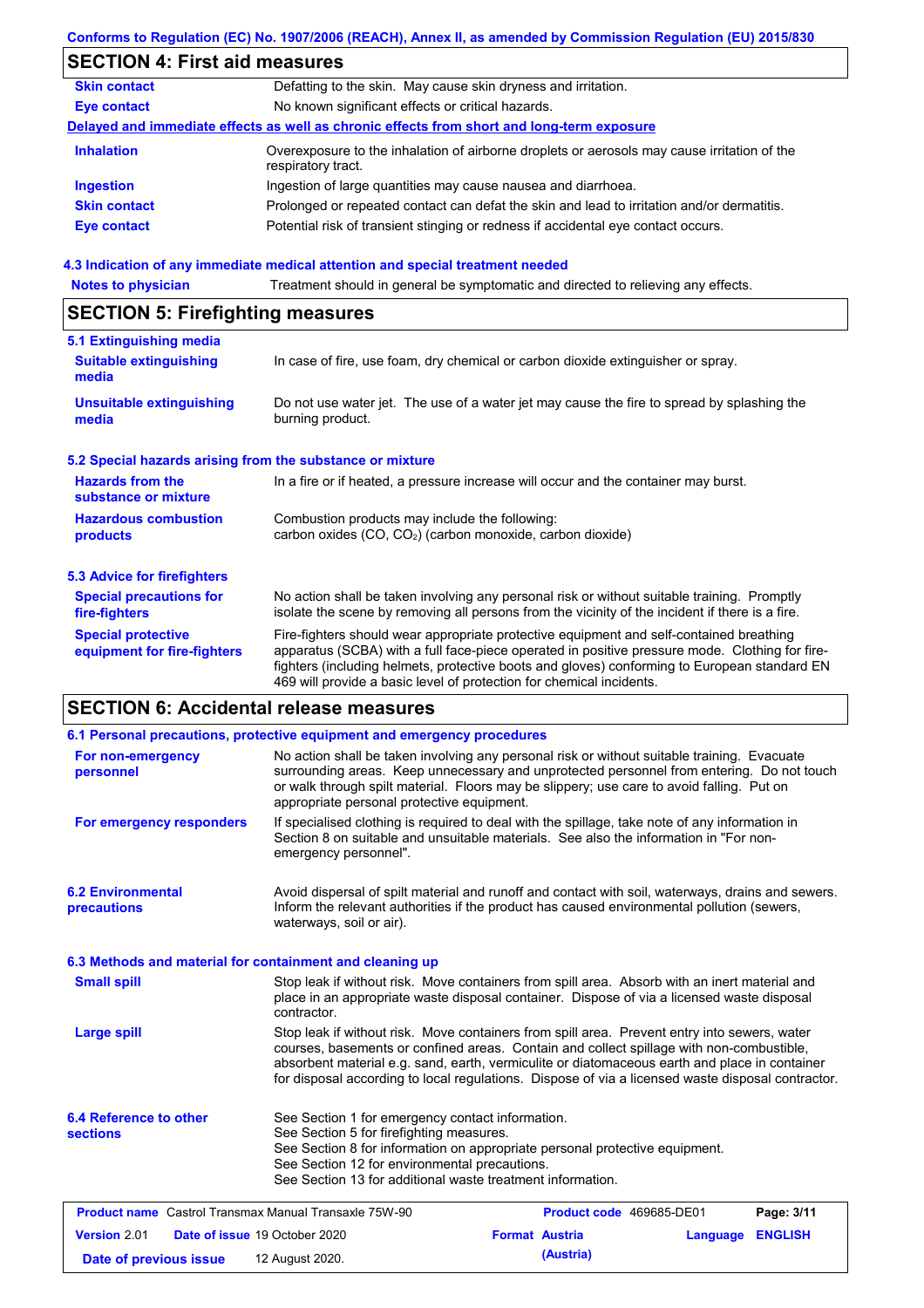### **SECTION 7: Handling and storage**

| 7.1 Precautions for safe handling                                                    |                                                                                                                                                                                                                                                                                                                                                                                                                                                                                          |
|--------------------------------------------------------------------------------------|------------------------------------------------------------------------------------------------------------------------------------------------------------------------------------------------------------------------------------------------------------------------------------------------------------------------------------------------------------------------------------------------------------------------------------------------------------------------------------------|
| <b>Protective measures</b>                                                           | Put on appropriate personal protective equipment.                                                                                                                                                                                                                                                                                                                                                                                                                                        |
| <b>Advice on general</b><br>occupational hygiene                                     | Eating, drinking and smoking should be prohibited in areas where this material is handled.<br>stored and processed. Wash thoroughly after handling. Remove contaminated clothing and<br>protective equipment before entering eating areas. See also Section 8 for additional<br>information on hygiene measures.                                                                                                                                                                         |
| <b>7.2 Conditions for safe</b><br>storage, including any<br><i>incompatibilities</i> | Store in accordance with local requiations. Store in a dry, cool and well-ventilated area, away<br>from incompatible materials (see Section 10). Keep away from heat and direct sunlight. Keep<br>container tightly closed and sealed until ready for use. Containers that have been opened must<br>be carefully resealed and kept upright to prevent leakage. Store and use only in equipment/<br>containers designed for use with this product. Do not store in unlabelled containers. |
| <b>Not suitable</b>                                                                  | Prolonged exposure to elevated temperature.                                                                                                                                                                                                                                                                                                                                                                                                                                              |
| 7.3 Specific end use(s)                                                              |                                                                                                                                                                                                                                                                                                                                                                                                                                                                                          |
| <b>Recommendations</b>                                                               | See section 1.2 and Exposure scenarios in annex, if applicable.                                                                                                                                                                                                                                                                                                                                                                                                                          |

### **SECTION 8: Exposure controls/personal protection**

#### **8.1 Control parameters**

#### **Occupational exposure limits**

Whilst specific OELs for certain components may be shown in this section, other components may be present in any mist, vapour or dust produced. Therefore, the specific OELs may not be applicable to the product as a whole and are provided for guidance only.

**Recommended monitoring procedures**

If this product contains ingredients with exposure limits, personal, workplace atmosphere or biological monitoring may be required to determine the effectiveness of the ventilation or other control measures and/or the necessity to use respiratory protective equipment. Reference should be made to monitoring standards, such as the following: European Standard EN 689 (Workplace atmospheres - Guidance for the assessment of exposure by inhalation to chemical agents for comparison with limit values and measurement strategy) European Standard EN 14042 (Workplace atmospheres - Guide for the application and use of procedures for the assessment of exposure to chemical and biological agents) European Standard EN 482 (Workplace atmospheres - General requirements for the performance of procedures for the measurement of chemical agents) Reference to national guidance documents for methods for the determination of hazardous substances will also be required.

#### **Derived No Effect Level**

No DNELs/DMELs available.

#### **Predicted No Effect Concentration**

No PNECs available

| <b>8.2 Exposure controls</b>                                                                                                                                                                                                                                                           |                                                                                                                                                                                                                                                                                                                                                                                                                                                                                                                                                                                                                                                                                                                                                                                                                                                                                                                                                                                                         |                          |          |                |
|----------------------------------------------------------------------------------------------------------------------------------------------------------------------------------------------------------------------------------------------------------------------------------------|---------------------------------------------------------------------------------------------------------------------------------------------------------------------------------------------------------------------------------------------------------------------------------------------------------------------------------------------------------------------------------------------------------------------------------------------------------------------------------------------------------------------------------------------------------------------------------------------------------------------------------------------------------------------------------------------------------------------------------------------------------------------------------------------------------------------------------------------------------------------------------------------------------------------------------------------------------------------------------------------------------|--------------------------|----------|----------------|
| <b>Appropriate engineering</b><br>controls                                                                                                                                                                                                                                             | Provide exhaust ventilation or other engineering controls to keep the relevant airborne<br>concentrations below their respective occupational exposure limits.<br>All activities involving chemicals should be assessed for their risks to health, to ensure<br>exposures are adequately controlled. Personal protective equipment should only be considered<br>after other forms of control measures (e.g. engineering controls) have been suitably evaluated.<br>Personal protective equipment should conform to appropriate standards, be suitable for use, be<br>kept in good condition and properly maintained.<br>Your supplier of personal protective equipment should be consulted for advice on selection and<br>appropriate standards. For further information contact your national organisation for standards.<br>The final choice of protective equipment will depend upon a risk assessment. It is important to<br>ensure that all items of personal protective equipment are compatible. |                          |          |                |
| <b>Individual protection measures</b>                                                                                                                                                                                                                                                  |                                                                                                                                                                                                                                                                                                                                                                                                                                                                                                                                                                                                                                                                                                                                                                                                                                                                                                                                                                                                         |                          |          |                |
| Wash hands, forearms and face thoroughly after handling chemical products, before eating,<br><b>Hygiene measures</b><br>smoking and using the lavatory and at the end of the working period. Ensure that eyewash<br>stations and safety showers are close to the workstation location. |                                                                                                                                                                                                                                                                                                                                                                                                                                                                                                                                                                                                                                                                                                                                                                                                                                                                                                                                                                                                         |                          |          |                |
| <b>Respiratory protection</b>                                                                                                                                                                                                                                                          | In case of insufficient ventilation, wear suitable respiratory equipment.<br>The correct choice of respiratory protection depends upon the chemicals being handled, the<br>conditions of work and use, and the condition of the respiratory equipment. Safety procedures<br>should be developed for each intended application. Respiratory protection equipment should<br>therefore be chosen in consultation with the supplier/manufacturer and with a full assessment<br>of the working conditions.                                                                                                                                                                                                                                                                                                                                                                                                                                                                                                   |                          |          |                |
| <b>Eye/face protection</b>                                                                                                                                                                                                                                                             | Safety glasses with side shields.                                                                                                                                                                                                                                                                                                                                                                                                                                                                                                                                                                                                                                                                                                                                                                                                                                                                                                                                                                       |                          |          |                |
| <b>Skin protection</b>                                                                                                                                                                                                                                                                 |                                                                                                                                                                                                                                                                                                                                                                                                                                                                                                                                                                                                                                                                                                                                                                                                                                                                                                                                                                                                         |                          |          |                |
| <b>Product name</b> Castrol Transmax Manual Transaxle 75W-90                                                                                                                                                                                                                           |                                                                                                                                                                                                                                                                                                                                                                                                                                                                                                                                                                                                                                                                                                                                                                                                                                                                                                                                                                                                         | Product code 469685-DE01 |          | Page: 4/11     |
| Version 2.01                                                                                                                                                                                                                                                                           | Date of issue 19 October 2020                                                                                                                                                                                                                                                                                                                                                                                                                                                                                                                                                                                                                                                                                                                                                                                                                                                                                                                                                                           | <b>Format Austria</b>    | Language | <b>ENGLISH</b> |
| Date of previous issue                                                                                                                                                                                                                                                                 | 12 August 2020.                                                                                                                                                                                                                                                                                                                                                                                                                                                                                                                                                                                                                                                                                                                                                                                                                                                                                                                                                                                         | (Austria)                |          |                |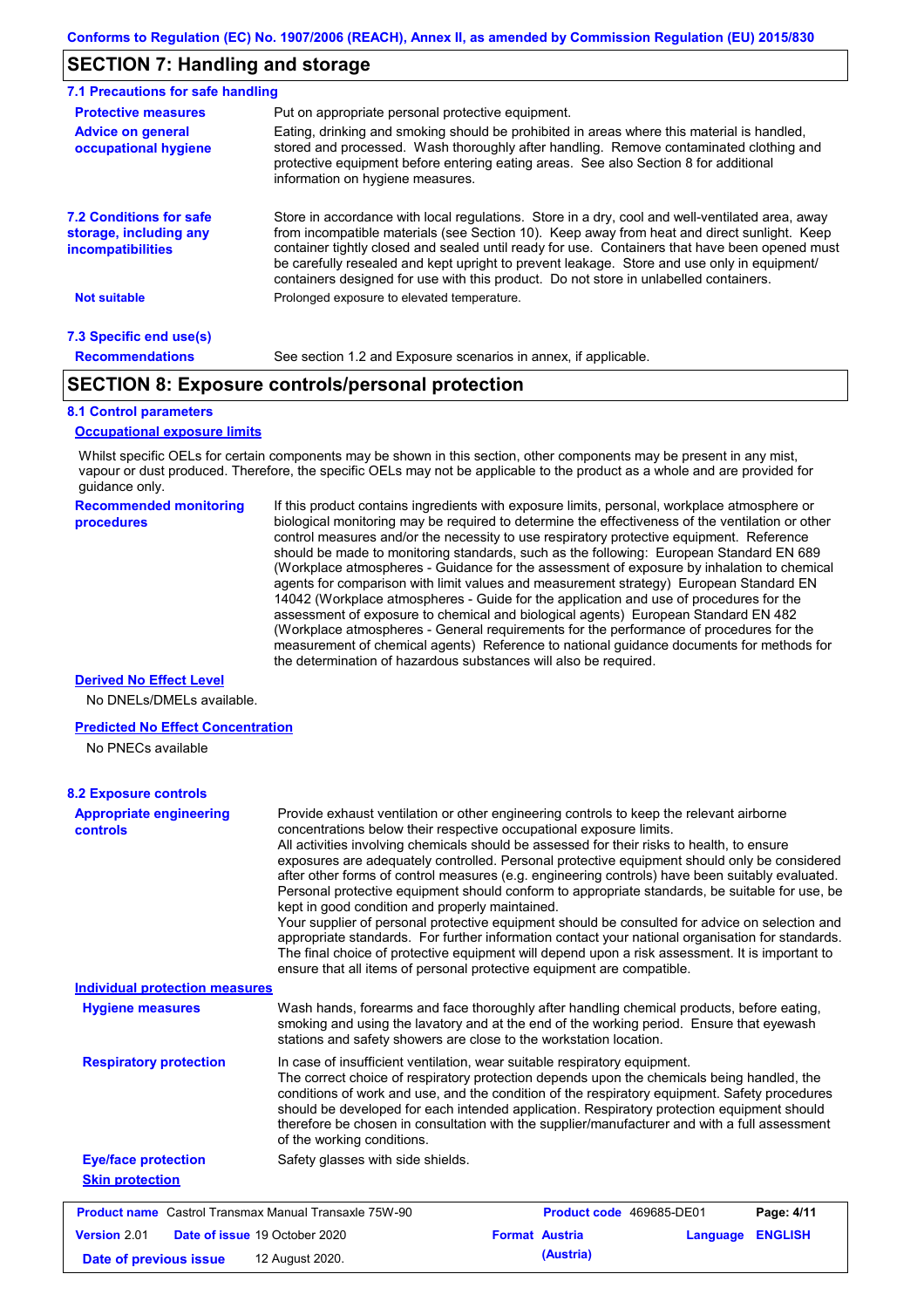### **SECTION 8: Exposure controls/personal protection**

**Hand protection** 

|  | <b>General Information:</b> |
|--|-----------------------------|
|--|-----------------------------|

Because specific work environments and material handling practices vary, safety procedures should be developed for each intended application. The correct choice of protective gloves depends upon the chemicals being handled, and the conditions of work and use. Most gloves provide protection for only a limited time before they must be discarded and replaced (even the best chemically resistant gloves will break down after repeated chemical exposures).

Gloves should be chosen in consultation with the supplier / manufacturer and taking account of a full assessment of the working conditions.

Recommended: Nitrile gloves. **Breakthrough time:**

Breakthrough time data are generated by glove manufacturers under laboratory test conditions and represent how long a glove can be expected to provide effective permeation resistance. It is important when following breakthrough time recommendations that actual workplace conditions are taken into account. Always consult with your glove supplier for up-to-date technical information on breakthrough times for the recommended glove type. Our recommendations on the selection of gloves are as follows:

Continuous contact:

Gloves with a minimum breakthrough time of 240 minutes, or >480 minutes if suitable gloves can be obtained.

If suitable gloves are not available to offer that level of protection, gloves with shorter breakthrough times may be acceptable as long as appropriate glove maintenance and replacement regimes are determined and adhered to.

Short-term / splash protection:

Recommended breakthrough times as above.

It is recognised that for short-term, transient exposures, gloves with shorter breakthrough times may commonly be used. Therefore, appropriate maintenance and replacement regimes must be determined and rigorously followed.

#### **Glove Thickness:**

For general applications, we recommend gloves with a thickness typically greater than 0.35 mm.

It should be emphasised that glove thickness is not necessarily a good predictor of glove resistance to a specific chemical, as the permeation efficiency of the glove will be dependent on the exact composition of the glove material. Therefore, glove selection should also be based on consideration of the task requirements and knowledge of breakthrough times. Glove thickness may also vary depending on the glove manufacturer, the glove type and the glove model. Therefore, the manufacturers' technical data should always be taken into account to ensure selection of the most appropriate glove for the task.

Note: Depending on the activity being conducted, gloves of varying thickness may be required for specific tasks. For example:

 • Thinner gloves (down to 0.1 mm or less) may be required where a high degree of manual dexterity is needed. However, these gloves are only likely to give short duration protection and would normally be just for single use applications, then disposed of.

 • Thicker gloves (up to 3 mm or more) may be required where there is a mechanical (as well as a chemical) risk i.e. where there is abrasion or puncture potential.

**Skin and body**

Use of protective clothing is good industrial practice.

Personal protective equipment for the body should be selected based on the task being performed and the risks involved and should be approved by a specialist before handling this product.

Cotton or polyester/cotton overalls will only provide protection against light superficial contamination that will not soak through to the skin. Overalls should be laundered on a regular basis. When the risk of skin exposure is high (e.g. when cleaning up spillages or if there is a risk of splashing) then chemical resistant aprons and/or impervious chemical suits and boots will be required.

| <b>Product name</b> Castrol Transmax Manual Transaxle 75W-90 |  | <b>Product code</b> 469685-DE01      |                       | Page: 5/11 |                         |  |
|--------------------------------------------------------------|--|--------------------------------------|-----------------------|------------|-------------------------|--|
| <b>Version 2.01</b>                                          |  | <b>Date of issue 19 October 2020</b> | <b>Format Austria</b> |            | <b>Language ENGLISH</b> |  |
| Date of previous issue                                       |  | 12 August 2020.                      |                       | (Austria)  |                         |  |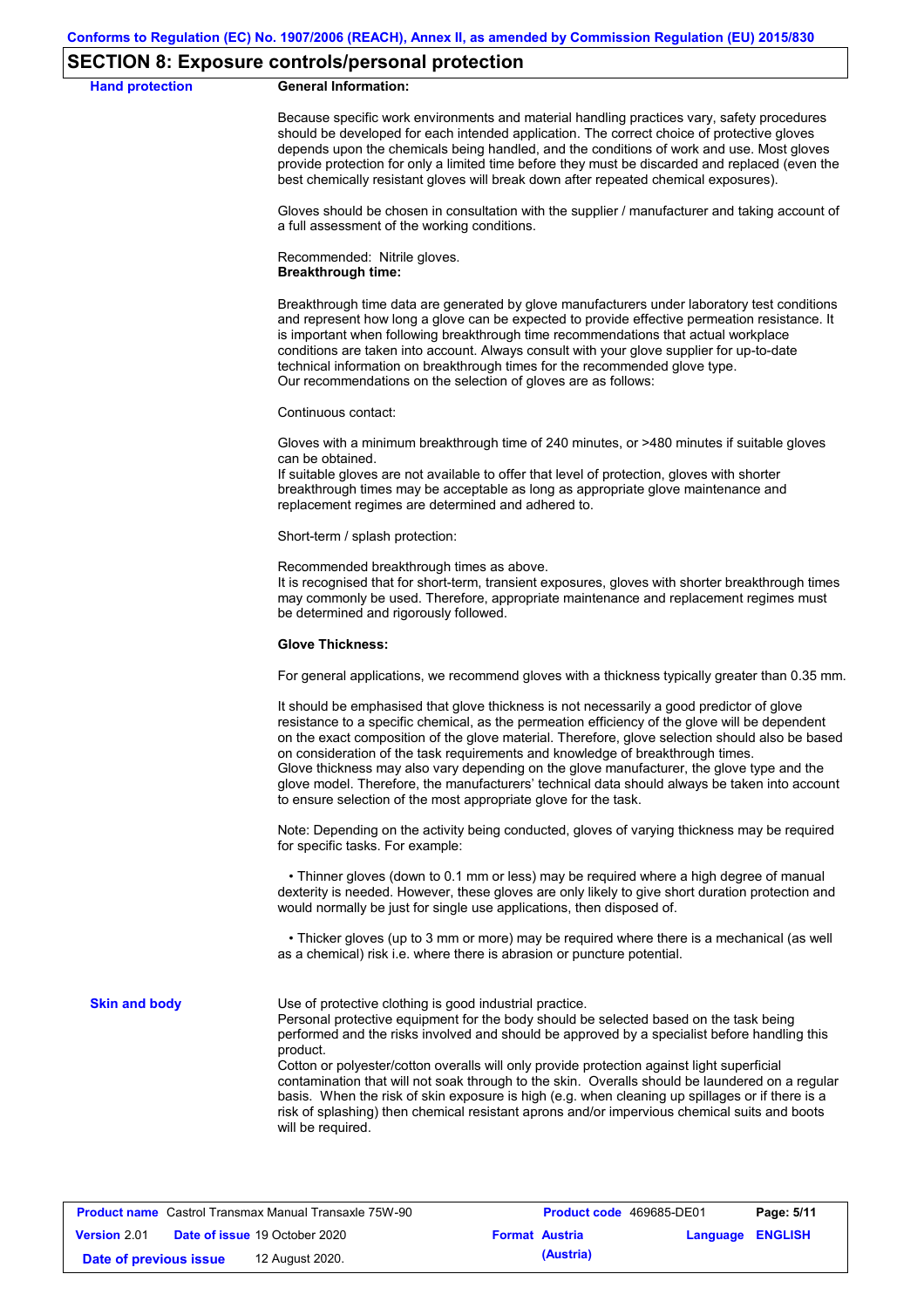# **SECTION 8: Exposure controls/personal protection**

| <b>Refer to standards:</b>                | Respiratory protection: EN 529<br>Gloves: EN 420, EN 374<br>Eye protection: EN 166<br>Filtering half-mask: EN 149<br>Filtering half-mask with valve: EN 405<br>Half-mask: EN 140 plus filter<br>Full-face mask: EN 136 plus filter<br>Particulate filters: EN 143<br>Gas/combined filters: EN 14387                           |
|-------------------------------------------|-------------------------------------------------------------------------------------------------------------------------------------------------------------------------------------------------------------------------------------------------------------------------------------------------------------------------------|
| <b>Environmental exposure</b><br>controls | Emissions from ventilation or work process equipment should be checked to ensure they<br>comply with the requirements of environmental protection legislation. In some cases, fume<br>scrubbers, filters or engineering modifications to the process equipment will be necessary to<br>reduce emissions to acceptable levels. |

### **SECTION 9: Physical and chemical properties**

### **9.1 Information on basic physical and chemical properties**

| <b>Appearance</b>                                      |                                                                                                                     |
|--------------------------------------------------------|---------------------------------------------------------------------------------------------------------------------|
| <b>Physical state</b>                                  | Liguid.                                                                                                             |
| <b>Colour</b>                                          | Amber.                                                                                                              |
| <b>Odour</b>                                           | Not available.                                                                                                      |
| <b>Odour threshold</b>                                 | Not available.                                                                                                      |
| рH                                                     | Not available.                                                                                                      |
| <b>Melting point/freezing point</b>                    | Not available.                                                                                                      |
| Initial boiling point and boiling<br>range             | Not available.                                                                                                      |
| <b>Pour point</b>                                      | $-51 °C$                                                                                                            |
| <b>Flash point</b>                                     | Open cup: >180°C (>356°F) [Cleveland.]                                                                              |
| <b>Evaporation rate</b>                                | Not available.                                                                                                      |
| <b>Flammability (solid, gas)</b>                       | Not available.                                                                                                      |
| <b>Upper/lower flammability or</b><br>explosive limits | Not available.                                                                                                      |
| <b>Vapour pressure</b>                                 | Not available.                                                                                                      |
| <b>Vapour density</b>                                  | Not available.                                                                                                      |
| <b>Relative density</b>                                | Not available.                                                                                                      |
| <b>Density</b>                                         | <1000 kg/m <sup>3</sup> (<1 g/cm <sup>3</sup> ) at 15 <sup>°</sup> C                                                |
| Solubility(ies)                                        | insoluble in water.                                                                                                 |
| <b>Partition coefficient: n-octanol/</b><br>water      | Not available.                                                                                                      |
| <b>Auto-ignition temperature</b>                       | Not available.                                                                                                      |
| <b>Decomposition temperature</b>                       | Not available.                                                                                                      |
| <b>Viscosity</b>                                       | Kinematic: 77.58 mm <sup>2</sup> /s (77.58 cSt) at 40°C<br>Kinematic: 14.63 mm <sup>2</sup> /s (14.63 cSt) at 100°C |
| <b>Explosive properties</b>                            | Not available.                                                                                                      |
| <b>Oxidising properties</b>                            | Not available.                                                                                                      |

#### **9.2 Other information**

No additional information.

| <b>SECTION 10: Stability and reactivity</b>                  |                                                                                                                                                                         |                                 |          |                |
|--------------------------------------------------------------|-------------------------------------------------------------------------------------------------------------------------------------------------------------------------|---------------------------------|----------|----------------|
| <b>10.1 Reactivity</b>                                       | No specific test data available for this product. Refer to Conditions to avoid and Incompatible<br>materials for additional information.                                |                                 |          |                |
| <b>10.2 Chemical stability</b>                               | The product is stable.                                                                                                                                                  |                                 |          |                |
| 10.3 Possibility of<br>hazardous reactions                   | Under normal conditions of storage and use, hazardous reactions will not occur.<br>Under normal conditions of storage and use, hazardous polymerisation will not occur. |                                 |          |                |
| <b>10.4 Conditions to avoid</b>                              | Avoid all possible sources of ignition (spark or flame).                                                                                                                |                                 |          |                |
| 10.5 Incompatible materials                                  | Reactive or incompatible with the following materials: oxidising materials.                                                                                             |                                 |          |                |
| <b>Product name</b> Castrol Transmax Manual Transaxle 75W-90 |                                                                                                                                                                         | <b>Product code</b> 469685-DE01 |          | Page: 6/11     |
| <b>Version 2.01</b>                                          | Date of issue 19 October 2020                                                                                                                                           | <b>Format Austria</b>           | Language | <b>ENGLISH</b> |
| Date of previous issue                                       | 12 August 2020.                                                                                                                                                         | (Austria)                       |          |                |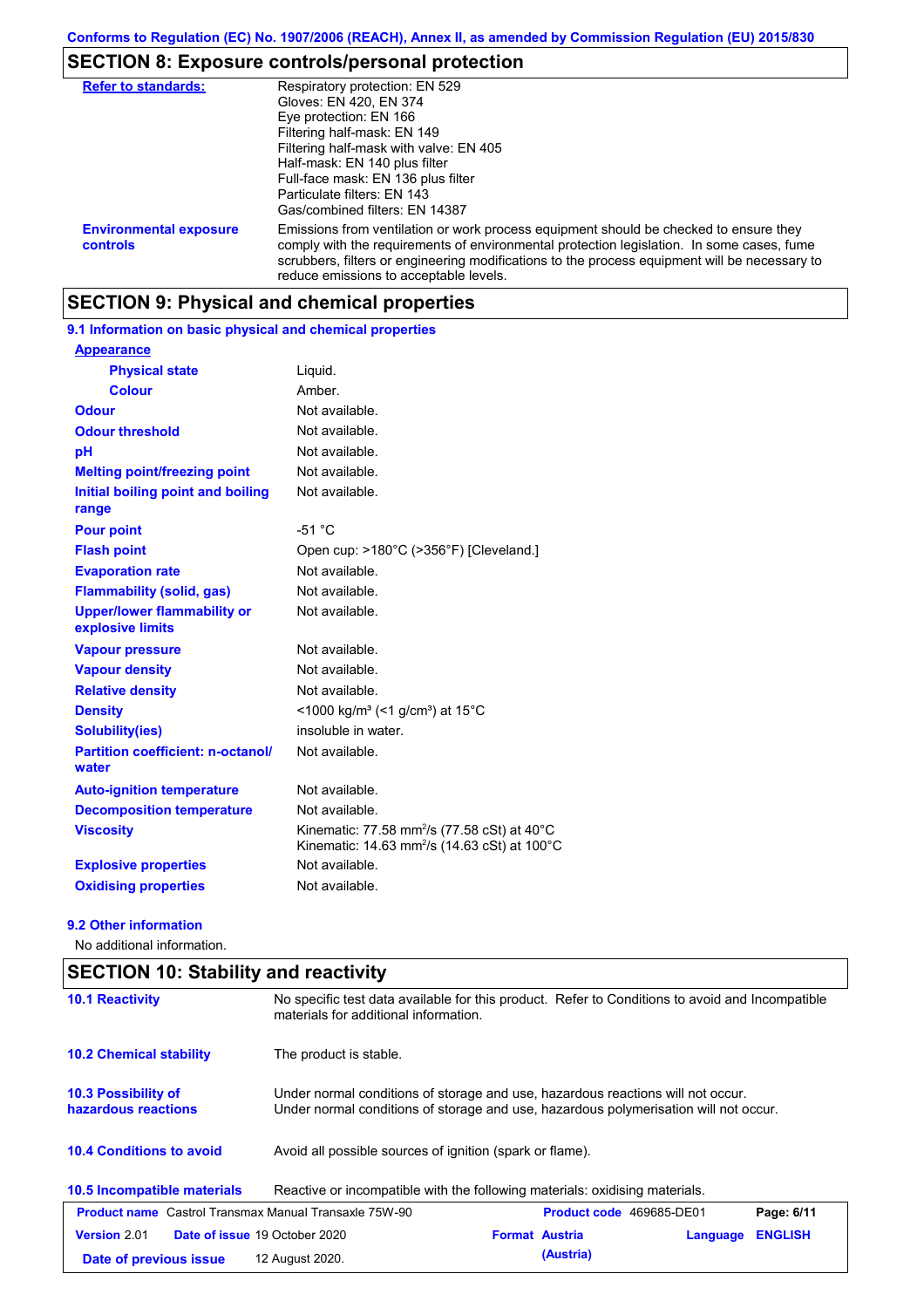### **SECTION 10: Stability and reactivity**

**10.6 Hazardous decomposition products** Under normal conditions of storage and use, hazardous decomposition products should not be produced.

### **SECTION 11: Toxicological information**

| 11.1 Information on toxicological effects          |                                                                                                                             |
|----------------------------------------------------|-----------------------------------------------------------------------------------------------------------------------------|
| <b>Acute toxicity estimates</b>                    |                                                                                                                             |
| Not available.                                     |                                                                                                                             |
| <b>Information on likely</b><br>routes of exposure | Routes of entry anticipated: Dermal, Inhalation.                                                                            |
| <b>Potential acute health effects</b>              |                                                                                                                             |
| <b>Inhalation</b>                                  | Vapour inhalation under ambient conditions is not normally a problem due to low vapour<br>pressure.                         |
| <b>Ingestion</b>                                   | No known significant effects or critical hazards.                                                                           |
| <b>Skin contact</b>                                | Defatting to the skin. May cause skin dryness and irritation.                                                               |
| <b>Eye contact</b>                                 | No known significant effects or critical hazards.                                                                           |
|                                                    | Symptoms related to the physical, chemical and toxicological characteristics                                                |
| <b>Inhalation</b>                                  | May be harmful by inhalation if exposure to vapour, mists or fumes resulting from thermal<br>decomposition products occurs. |
| <b>Ingestion</b>                                   | No specific data.                                                                                                           |
| <b>Skin contact</b>                                | Adverse symptoms may include the following:<br>irritation<br>dryness<br>cracking                                            |
| <b>Eye contact</b>                                 | No specific data.                                                                                                           |
|                                                    | Delayed and immediate effects as well as chronic effects from short and long-term exposure                                  |
| <b>Inhalation</b>                                  | Overexposure to the inhalation of airborne droplets or aerosols may cause irritation of the<br>respiratory tract.           |
| <b>Ingestion</b>                                   | Ingestion of large quantities may cause nausea and diarrhoea.                                                               |
| <b>Skin contact</b>                                | Prolonged or repeated contact can defat the skin and lead to irritation and/or dermatitis.                                  |
| <b>Eye contact</b>                                 | Potential risk of transient stinging or redness if accidental eye contact occurs.                                           |
| <b>Potential chronic health effects</b>            |                                                                                                                             |
| <b>General</b>                                     | No known significant effects or critical hazards.                                                                           |
| <b>Carcinogenicity</b>                             | No known significant effects or critical hazards.                                                                           |
| <b>Mutagenicity</b>                                | No known significant effects or critical hazards.                                                                           |
| <b>Developmental effects</b>                       | No known significant effects or critical hazards.                                                                           |
| <b>Fertility effects</b>                           | No known significant effects or critical hazards.                                                                           |

### **SECTION 12: Ecological information**

**12.1 Toxicity**

**Environmental hazards** Not classified as dangerous

### **12.2 Persistence and degradability**

Partially biodegradable.

#### **12.3 Bioaccumulative potential**

This product is not expected to bioaccumulate through food chains in the environment.

| <b>12.4 Mobility in soil</b>                                  |                                                                      |
|---------------------------------------------------------------|----------------------------------------------------------------------|
| <b>Soil/water partition</b><br>coefficient (K <sub>oc</sub> ) | Not available.                                                       |
| <b>Mobility</b>                                               | Spillages may penetrate the soil causing ground water contamination. |

#### **12.5 Results of PBT and vPvB assessment**

Product does not meet the criteria for PBT or vPvB according to Regulation (EC) No. 1907/2006, Annex XIII.

#### **12.6 Other adverse effects**

| <b>Product name</b> Castrol Transmax Manual Transaxle 75W-90 |  | Product code 469685-DE01             |                       | Page: 7/11 |                  |  |
|--------------------------------------------------------------|--|--------------------------------------|-----------------------|------------|------------------|--|
| <b>Version</b> 2.01                                          |  | <b>Date of issue 19 October 2020</b> | <b>Format Austria</b> |            | Language ENGLISH |  |
| Date of previous issue                                       |  | 12 August 2020.                      |                       | (Austria)  |                  |  |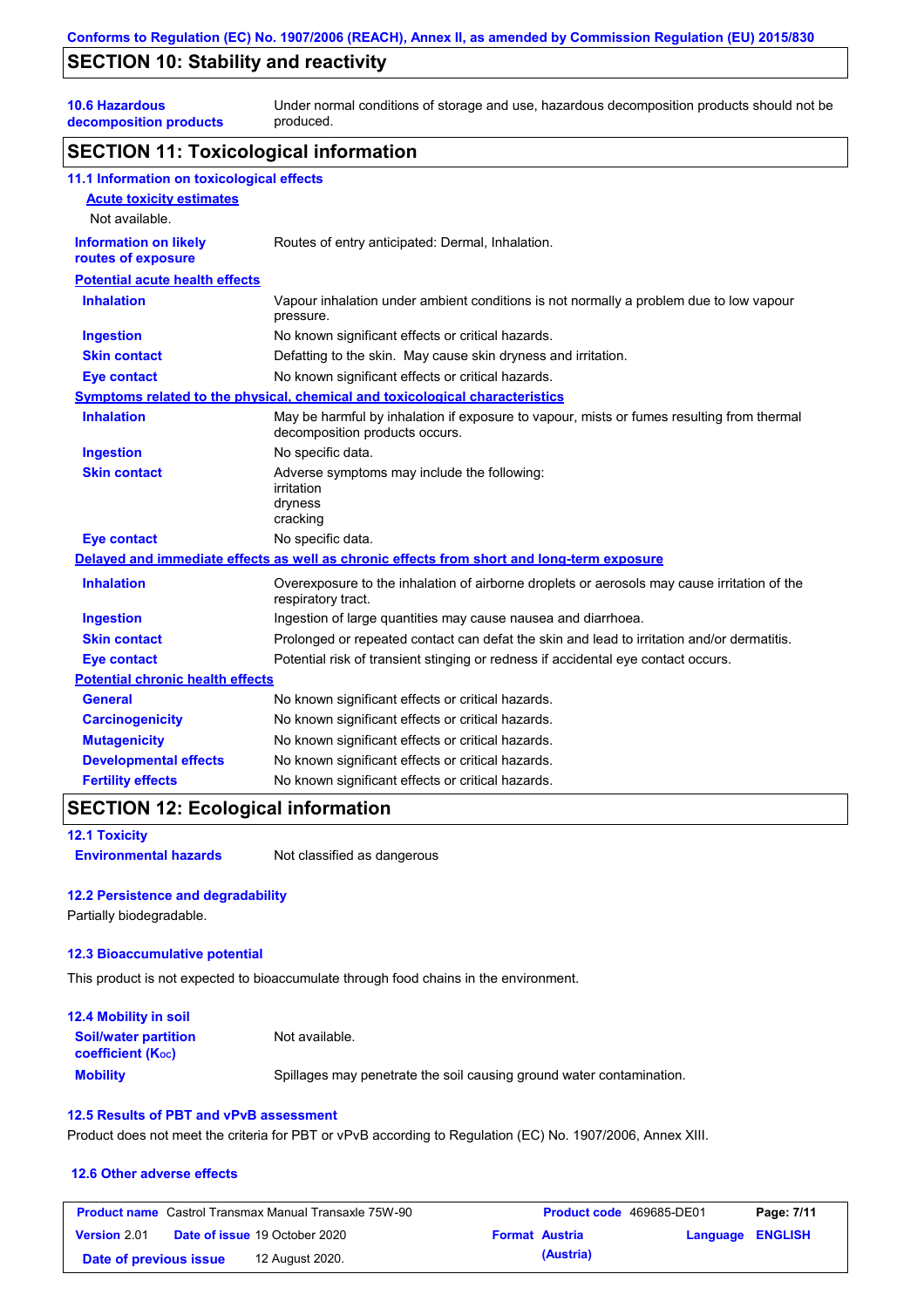### **SECTION 12: Ecological information**

**Other ecological information**

Spills may form a film on water surfaces causing physical damage to organisms. Oxygen transfer could also be impaired.

### **SECTION 13: Disposal considerations**

| <b>13.1 Waste treatment methods</b> |                                                                                                                                                                      |
|-------------------------------------|----------------------------------------------------------------------------------------------------------------------------------------------------------------------|
| <b>Product</b>                      |                                                                                                                                                                      |
| <b>Methods of disposal</b>          | Where possible, arrange for product to be recycled. Dispose of via an authorised person/<br>licensed waste disposal contractor in accordance with local regulations. |
| <b>Hazardous waste</b>              | Yes.                                                                                                                                                                 |

**European waste catalogue (EWC)**

| Waste code | <b>Waste designation</b>                |
|------------|-----------------------------------------|
| $130208*$  | other engine, gear and lubricating oils |

However, deviation from the intended use and/or the presence of any potential contaminants may require an alternative waste disposal code to be assigned by the end user.

#### **Packaging**

| <b>Methods of disposal</b> | Where possible, arrange for product to be recycled. Dispose of via an authorised person/<br>licensed waste disposal contractor in accordance with local regulations.                                                                    |
|----------------------------|-----------------------------------------------------------------------------------------------------------------------------------------------------------------------------------------------------------------------------------------|
| <b>Special precautions</b> | This material and its container must be disposed of in a safe way. Empty containers or liners<br>may retain some product residues. Avoid dispersal of spilt material and runoff and contact with<br>soil, waterways, drains and sewers. |
| <b>References</b>          | Commission 2014/955/EU<br>Directive 2008/98/EC                                                                                                                                                                                          |

### **SECTION 14: Transport information**

|                                                | <b>ADR/RID</b> | <b>ADN</b>     | <b>IMDG</b>    | <b>IATA</b>    |
|------------------------------------------------|----------------|----------------|----------------|----------------|
| 14.1 UN number                                 | Not regulated. | Not regulated. | Not regulated. | Not regulated. |
| 14.2 UN proper<br>shipping name                |                |                |                |                |
| <b>14.3 Transport</b><br>hazard class(es)      |                |                |                |                |
| <b>14.4 Packing</b><br>group                   |                |                |                |                |
| 14.5<br><b>Environmental</b><br><b>hazards</b> | No.            | No.            | No.            | No.            |
| <b>Additional</b><br>information               |                |                |                |                |

**14.6 Special precautions for user** Not available.

**14.7 Transport in bulk according to Annex II of Marpol and the IBC Code** Not available.

### **SECTION 15: Regulatory information**

**15.1 Safety, health and environmental regulations/legislation specific for the substance or mixture EU Regulation (EC) No. 1907/2006 (REACH)**

**Annex XIV - List of substances subject to authorisation Annex XIV**

None of the components are listed.

**Substances of very high concern**

None of the components are listed.

**Other regulations**

| <b>Product name</b> Castrol Transmax Manual Transaxle 75W-90 |  |                                      | <b>Product code</b> 469685-DE01 |           | Page: 8/11              |  |
|--------------------------------------------------------------|--|--------------------------------------|---------------------------------|-----------|-------------------------|--|
| <b>Version 2.01</b>                                          |  | <b>Date of issue 19 October 2020</b> | <b>Format Austria</b>           |           | <b>Language ENGLISH</b> |  |
| Date of previous issue                                       |  | 12 August 2020.                      |                                 | (Austria) |                         |  |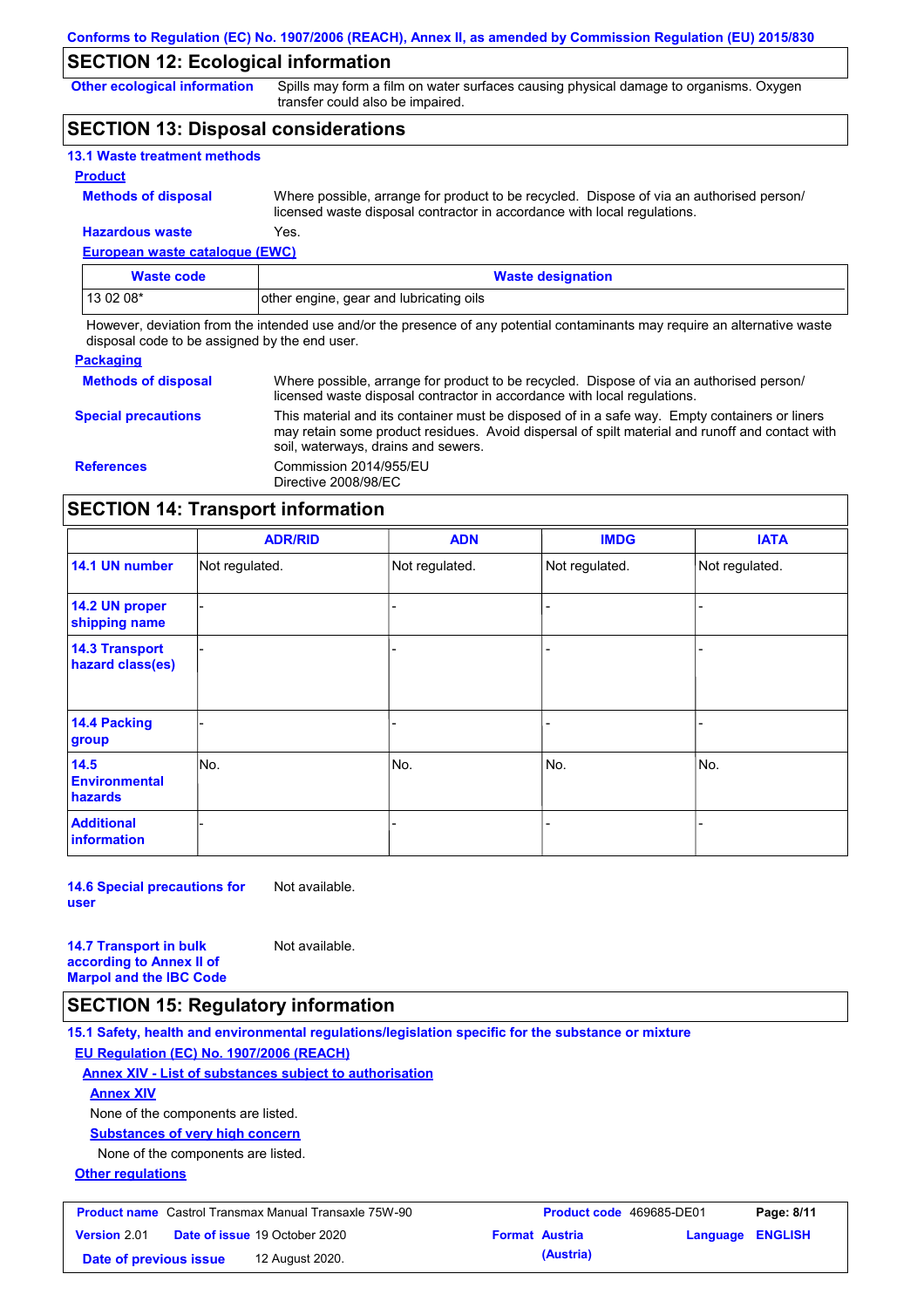# **SECTION 15: Regulatory information**

| <b>REACH Status</b>                                             | The company, as identified in Section 1, sells this product in the EU in compliance with the<br>current requirements of REACH.                                                            |
|-----------------------------------------------------------------|-------------------------------------------------------------------------------------------------------------------------------------------------------------------------------------------|
| <b>United States inventory</b><br>(TSCA 8b)                     | All components are active or exempted.                                                                                                                                                    |
| <b>Australia inventory (AICS)</b>                               | All components are listed or exempted.                                                                                                                                                    |
| <b>Canada inventory</b>                                         | All components are listed or exempted.                                                                                                                                                    |
| <b>China inventory (IECSC)</b>                                  | All components are listed or exempted.                                                                                                                                                    |
| <b>Japan inventory (ENCS)</b>                                   | All components are listed or exempted.                                                                                                                                                    |
| <b>Korea inventory (KECI)</b>                                   | All components are listed or exempted.                                                                                                                                                    |
| <b>Philippines inventory</b><br>(PICCS)                         | All components are listed or exempted.                                                                                                                                                    |
| <b>Taiwan Chemical</b><br><b>Substances Inventory</b><br>(TCSI) | All components are listed or exempted.                                                                                                                                                    |
| Ozone depleting substances (1005/2009/EU)                       |                                                                                                                                                                                           |
| Not listed.                                                     |                                                                                                                                                                                           |
| Prior Informed Consent (PIC) (649/2012/EU)                      |                                                                                                                                                                                           |
| Not listed.                                                     |                                                                                                                                                                                           |
| <b>EU - Water framework directive - Priority substances</b>     |                                                                                                                                                                                           |
| None of the components are listed.                              |                                                                                                                                                                                           |
| <b>Seveso Directive</b>                                         |                                                                                                                                                                                           |
| This product is not controlled under the Seveso Directive.      |                                                                                                                                                                                           |
| <b>National requlations</b>                                     |                                                                                                                                                                                           |
| Limitation of the use of<br>organic solvents                    | Permitted.                                                                                                                                                                                |
| <b>15.2 Chemical safety</b><br>assessment                       | A Chemical Safety Assessment has been carried out for one or more of the substances within<br>this mixture. A Chemical Safety Assessment has not been carried out for the mixture itself. |
|                                                                 |                                                                                                                                                                                           |

# **SECTION 16: Other information**

| <b>Abbreviations and acronyms</b>                     | Inland Waterway                                                                                                                                                                                                                                                                                  | ADN = European Provisions concerning the International Carriage of Dangerous Goods by    |          |                |  |  |
|-------------------------------------------------------|--------------------------------------------------------------------------------------------------------------------------------------------------------------------------------------------------------------------------------------------------------------------------------------------------|------------------------------------------------------------------------------------------|----------|----------------|--|--|
|                                                       | Road                                                                                                                                                                                                                                                                                             | ADR = The European Agreement concerning the International Carriage of Dangerous Goods by |          |                |  |  |
|                                                       | ATE = Acute Toxicity Estimate<br><b>BCF</b> = Bioconcentration Factor<br>CAS = Chemical Abstracts Service                                                                                                                                                                                        |                                                                                          |          |                |  |  |
|                                                       |                                                                                                                                                                                                                                                                                                  |                                                                                          |          |                |  |  |
|                                                       |                                                                                                                                                                                                                                                                                                  |                                                                                          |          |                |  |  |
|                                                       | CLP = Classification, Labelling and Packaging Regulation [Regulation (EC) No. 1272/2008]<br>CSA = Chemical Safety Assessment<br>CSR = Chemical Safety Report<br><b>DMEL = Derived Minimal Effect Level</b>                                                                                       |                                                                                          |          |                |  |  |
|                                                       |                                                                                                                                                                                                                                                                                                  |                                                                                          |          |                |  |  |
|                                                       |                                                                                                                                                                                                                                                                                                  |                                                                                          |          |                |  |  |
|                                                       |                                                                                                                                                                                                                                                                                                  |                                                                                          |          |                |  |  |
|                                                       | DNEL = Derived No Effect Level                                                                                                                                                                                                                                                                   |                                                                                          |          |                |  |  |
|                                                       | EINECS = European Inventory of Existing Commercial chemical Substances                                                                                                                                                                                                                           |                                                                                          |          |                |  |  |
|                                                       | ES = Exposure Scenario                                                                                                                                                                                                                                                                           |                                                                                          |          |                |  |  |
|                                                       | EUH statement = CLP-specific Hazard statement                                                                                                                                                                                                                                                    |                                                                                          |          |                |  |  |
|                                                       | EWC = European Waste Catalogue                                                                                                                                                                                                                                                                   |                                                                                          |          |                |  |  |
|                                                       | GHS = Globally Harmonized System of Classification and Labelling of Chemicals                                                                                                                                                                                                                    |                                                                                          |          |                |  |  |
|                                                       | IATA = International Air Transport Association<br>IBC = Intermediate Bulk Container<br><b>IMDG = International Maritime Dangerous Goods</b>                                                                                                                                                      |                                                                                          |          |                |  |  |
|                                                       |                                                                                                                                                                                                                                                                                                  |                                                                                          |          |                |  |  |
|                                                       |                                                                                                                                                                                                                                                                                                  |                                                                                          |          |                |  |  |
|                                                       | LogPow = logarithm of the octanol/water partition coefficient<br>MARPOL = International Convention for the Prevention of Pollution From Ships, 1973 as                                                                                                                                           |                                                                                          |          |                |  |  |
|                                                       |                                                                                                                                                                                                                                                                                                  |                                                                                          |          |                |  |  |
|                                                       | modified by the Protocol of 1978. ("Marpol" = marine pollution)<br>OECD = Organisation for Economic Co-operation and Development<br>PBT = Persistent, Bioaccumulative and Toxic                                                                                                                  |                                                                                          |          |                |  |  |
|                                                       |                                                                                                                                                                                                                                                                                                  |                                                                                          |          |                |  |  |
|                                                       |                                                                                                                                                                                                                                                                                                  |                                                                                          |          |                |  |  |
|                                                       | <b>PNEC = Predicted No Effect Concentration</b>                                                                                                                                                                                                                                                  |                                                                                          |          |                |  |  |
|                                                       | REACH = Registration, Evaluation, Authorisation and Restriction of Chemicals Regulation                                                                                                                                                                                                          |                                                                                          |          |                |  |  |
|                                                       | [Regulation (EC) No. 1907/2006]                                                                                                                                                                                                                                                                  |                                                                                          |          |                |  |  |
|                                                       | RID = The Regulations concerning the International Carriage of Dangerous Goods by Rail<br><b>RRN = REACH Registration Number</b><br>SADT = Self-Accelerating Decomposition Temperature<br>SVHC = Substances of Very High Concern<br>STOT-RE = Specific Target Organ Toxicity - Repeated Exposure |                                                                                          |          |                |  |  |
|                                                       |                                                                                                                                                                                                                                                                                                  |                                                                                          |          |                |  |  |
|                                                       |                                                                                                                                                                                                                                                                                                  |                                                                                          |          |                |  |  |
|                                                       |                                                                                                                                                                                                                                                                                                  |                                                                                          |          |                |  |  |
|                                                       |                                                                                                                                                                                                                                                                                                  |                                                                                          |          |                |  |  |
| Product name Castrol Transmax Manual Transaxle 75W-90 |                                                                                                                                                                                                                                                                                                  | Product code 469685-DE01                                                                 |          | Page: 9/11     |  |  |
| Version 2.01                                          | Date of issue 19 October 2020                                                                                                                                                                                                                                                                    | <b>Format Austria</b>                                                                    | Language | <b>ENGLISH</b> |  |  |
|                                                       |                                                                                                                                                                                                                                                                                                  |                                                                                          |          |                |  |  |

**Date of previous issue (Austria)** 12 August 2020.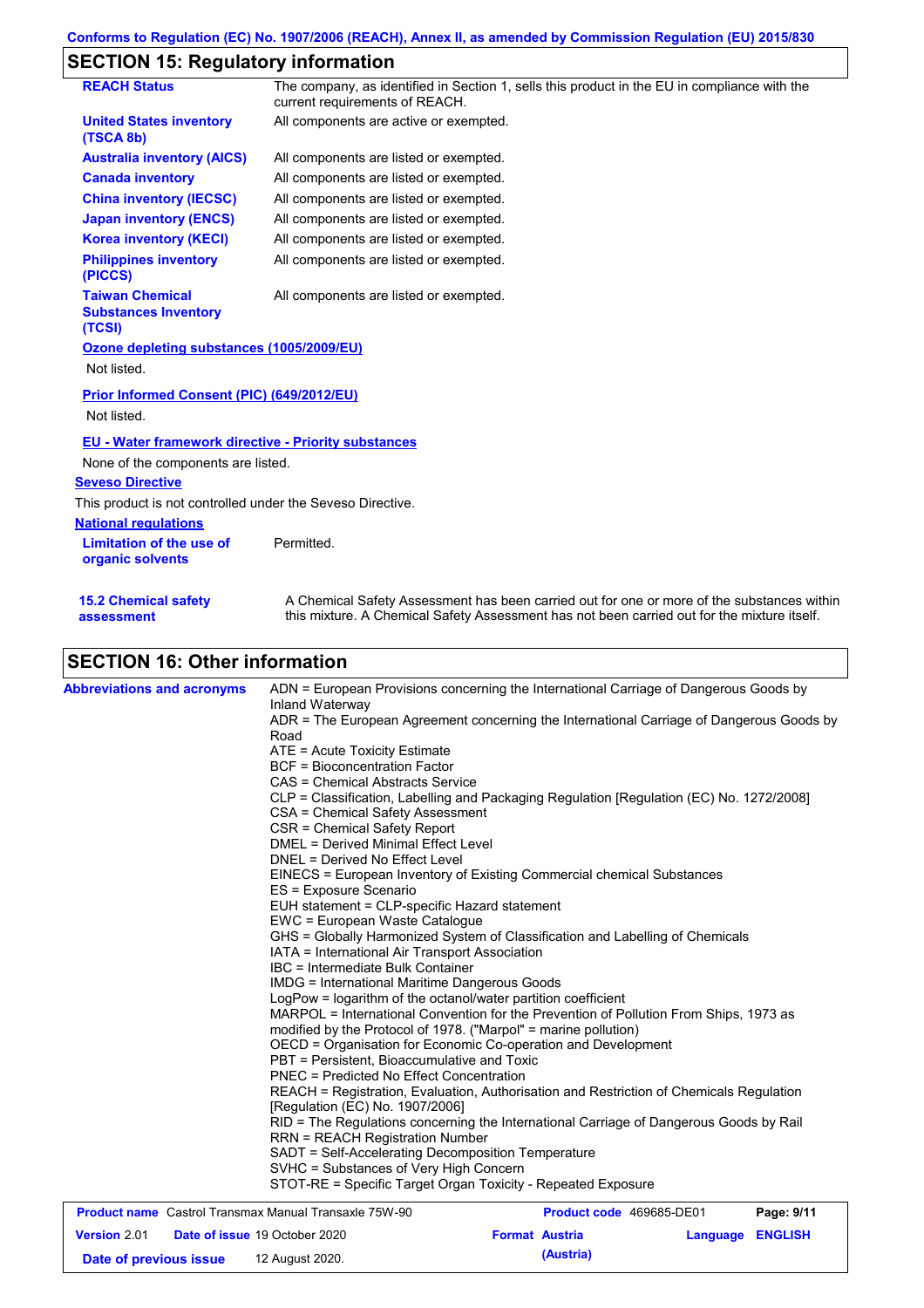### **SECTION 16: Other information**

STOT-SE = Specific Target Organ Toxicity - Single Exposure TWA = Time weighted average UN = United Nations UVCB = Complex hydrocarbon substance VOC = Volatile Organic Compound vPvB = Very Persistent and Very Bioaccumulative Varies = may contain one or more of the following 64741-88-4 / RRN 01-2119488706-23, 64741-89-5 / RRN 01-2119487067-30, 64741-95-3 / RRN 01-2119487081-40, 64741-96-4/ RRN 01-2119483621-38, 64742-01-4 / RRN 01-2119488707-21, 64742-44-5 / RRN 01-2119985177-24, 64742-45-6, 64742-52-5 / RRN 01-2119467170-45, 64742-53-6 / RRN 01-2119480375-34, 64742-54-7 / RRN 01-2119484627-25, 64742-55-8 / RRN 01-2119487077-29, 64742-56-9 / RRN 01-2119480132-48, 64742-57-0 / RRN 01-2119489287-22, 64742-58-1, 64742-62-7 / RRN 01-2119480472-38, 64742-63-8, 64742-65-0 / RRN 01-2119471299-27, 64742-70-7 / RRN 01-2119487080-42, 72623-85-9 / RRN 01-2119555262-43, 72623-86-0 / RRN 01-2119474878-16, 72623-87-1 / RRN 01-2119474889-13

**Procedure used to derive the classification according to Regulation (EC) No. 1272/2008 [CLP/GHS]**

| <b>Classification</b>                                  |                            | <b>Justification</b>                          |  |  |  |
|--------------------------------------------------------|----------------------------|-----------------------------------------------|--|--|--|
| Not classified.                                        |                            |                                               |  |  |  |
| <b>Full text of abbreviated H</b><br><b>statements</b> | H <sub>304</sub>           | May be fatal if swallowed and enters airways. |  |  |  |
| <b>Full text of classifications</b><br>[CLP/GHS]       | Asp. Tox. 1, H304          | <b>ASPIRATION HAZARD - Category 1</b>         |  |  |  |
| <b>History</b>                                         |                            |                                               |  |  |  |
| Date of issue/Date of<br><b>revision</b>               | 19/10/2020.                |                                               |  |  |  |
| Date of previous issue                                 | 12/08/2020.                |                                               |  |  |  |
| <b>Prepared by</b>                                     | <b>Product Stewardship</b> |                                               |  |  |  |

#### **Indicates information that has changed from previously issued version.**

#### **Notice to reader**

All reasonably practicable steps have been taken to ensure this data sheet and the health, safety and environmental information contained in it is accurate as of the date specified below. No warranty or representation, express or implied is made as to the accuracy or completeness of the data and information in this data sheet.

The data and advice given apply when the product is sold for the stated application or applications. You should not use the product other than for the stated application or applications without seeking advice from BP Group.

It is the user's obligation to evaluate and use this product safely and to comply with all applicable laws and regulations. The BP Group shall not be responsible for any damage or injury resulting from use, other than the stated product use of the material, from any failure to adhere to recommendations, or from any hazards inherent in the nature of the material. Purchasers of the product for supply to a third party for use at work, have a duty to take all necessary steps to ensure that any person handling or using the product is provided with the information in this sheet. Employers have a duty to tell employees and others who may be affected of any hazards described in this sheet and of any precautions that should be taken. You can contact the BP Group to ensure that this document is the most current available. Alteration of this document is strictly prohibited.

| <b>Product name</b> Castrol Transmax Manual Transaxle 75W-90 |  |                                      | <b>Product code</b> 469685-DE01 |                       | Page: 10/11             |  |
|--------------------------------------------------------------|--|--------------------------------------|---------------------------------|-----------------------|-------------------------|--|
| <b>Version 2.01</b>                                          |  | <b>Date of issue 19 October 2020</b> |                                 | <b>Format Austria</b> | <b>Language ENGLISH</b> |  |
| Date of previous issue                                       |  | 12 August 2020.                      |                                 | (Austria)             |                         |  |